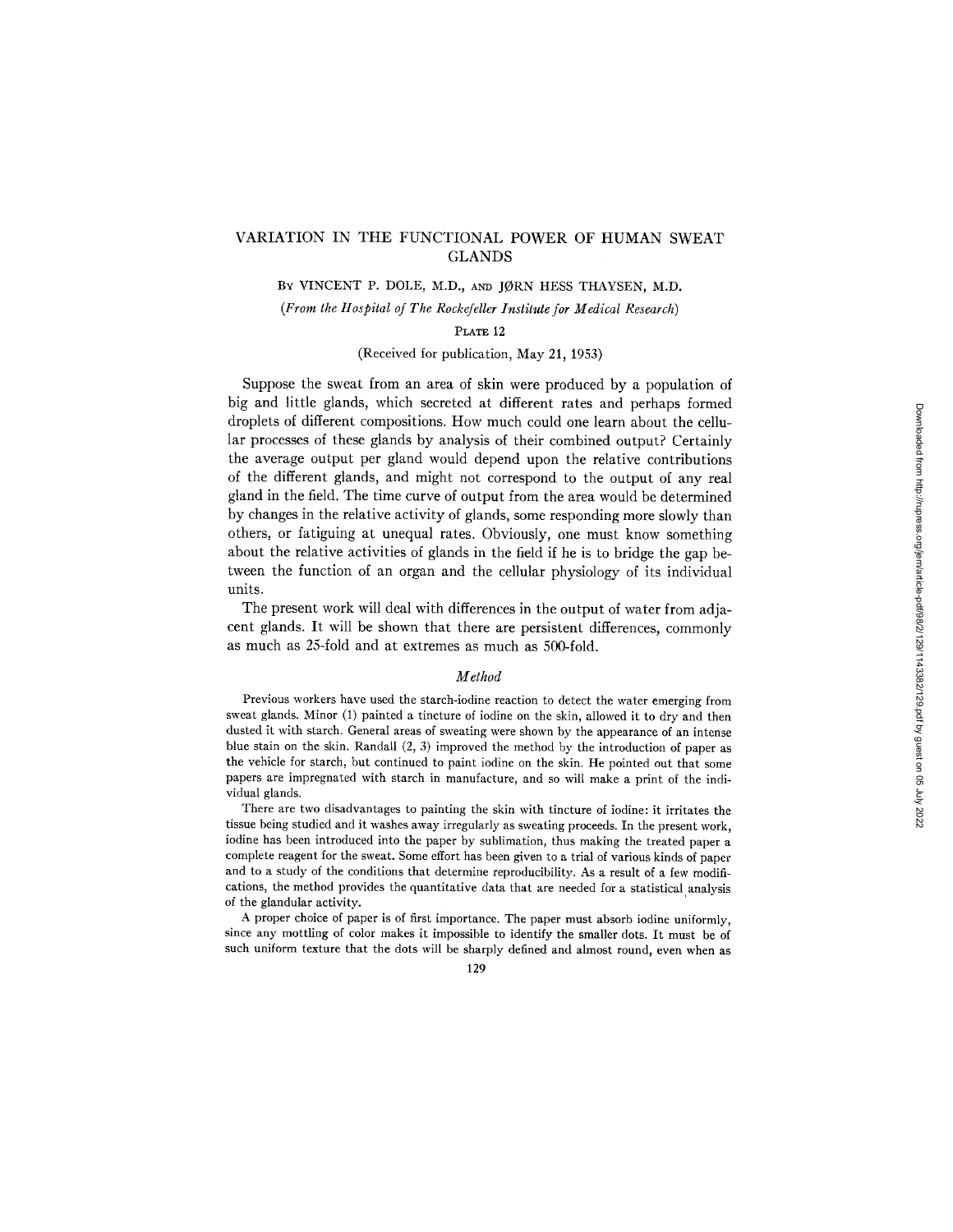small as 20  $\mu$  in diameter. It must limit penetration of water to a small, uniform depth in order to make the ratio of area of dot to volume of water both high and constant. Of all the papers tested, the best was one designated "80 lb. substance, white richfold coated."<sup>1</sup>

Iodine is distributed into the paper by sublimation. Some crystals of iodine are placed in the bottom of a Petri dish; the paper is laid over the top and held in place with the cover; the unit is placed in an oven at about 60°C. for a few minutes. When taken out of the unit the paper should be light to medium brown in color. Fortunately, the sensitivity of the method is not affected by large variations in the deposit of iodine. The paper loses iodine by evaporation and should, therefore, be prepared on the day of use and be kept in closed dishes at tern-



TEXT-FIG. 1. The lucite cover, used to hold print paper, is shown at upper left; the paper is held against the cover by the thin ring. The other cover (upper right) is used to seal the chamber when sweat is collected onto filter paper discs (lower left). At lower right is shown the aluminum ring which is glued to the skin, and can receive either cover.

peratures no higher than 20°C. The blue dots, formed by the reaction with water, are more permanent and can be studied at leisure over the next week or two.

The printing paper is cut into circles of 24 mm. diameter by means of a special punch; these discs are held by a ring onto a lucite cover. Text-fig. 1 shows the cover, and in addition the collecting unit which has been described previously (4, 5). Since the cover is interchangeable with the cover of the sweat-collecting unit, prints and collections can be made in alternation from the same site. The counts are multiplied by 1.29 if they are to be related to the quantities of sweat collected, since the ring that holds the printing paper to the lucite cover has an internal diameter of 22 mm., while the internal diameter of the chamber is 25 mm.  $(25<sup>2</sup>/22<sup>2</sup>) = 1.29$ . Because the print registers a sample, rather than all the glands in the field, it is important that the sample be made constant by a close fit of the lucite cover to the fixed ring of the collecting chamber.

All experiments in the present study were made with normal adult male subjects. For the

<sup>&</sup>lt;sup>1</sup> The paper used in these experiments was purchased from the Rex Stationery Co., New York City.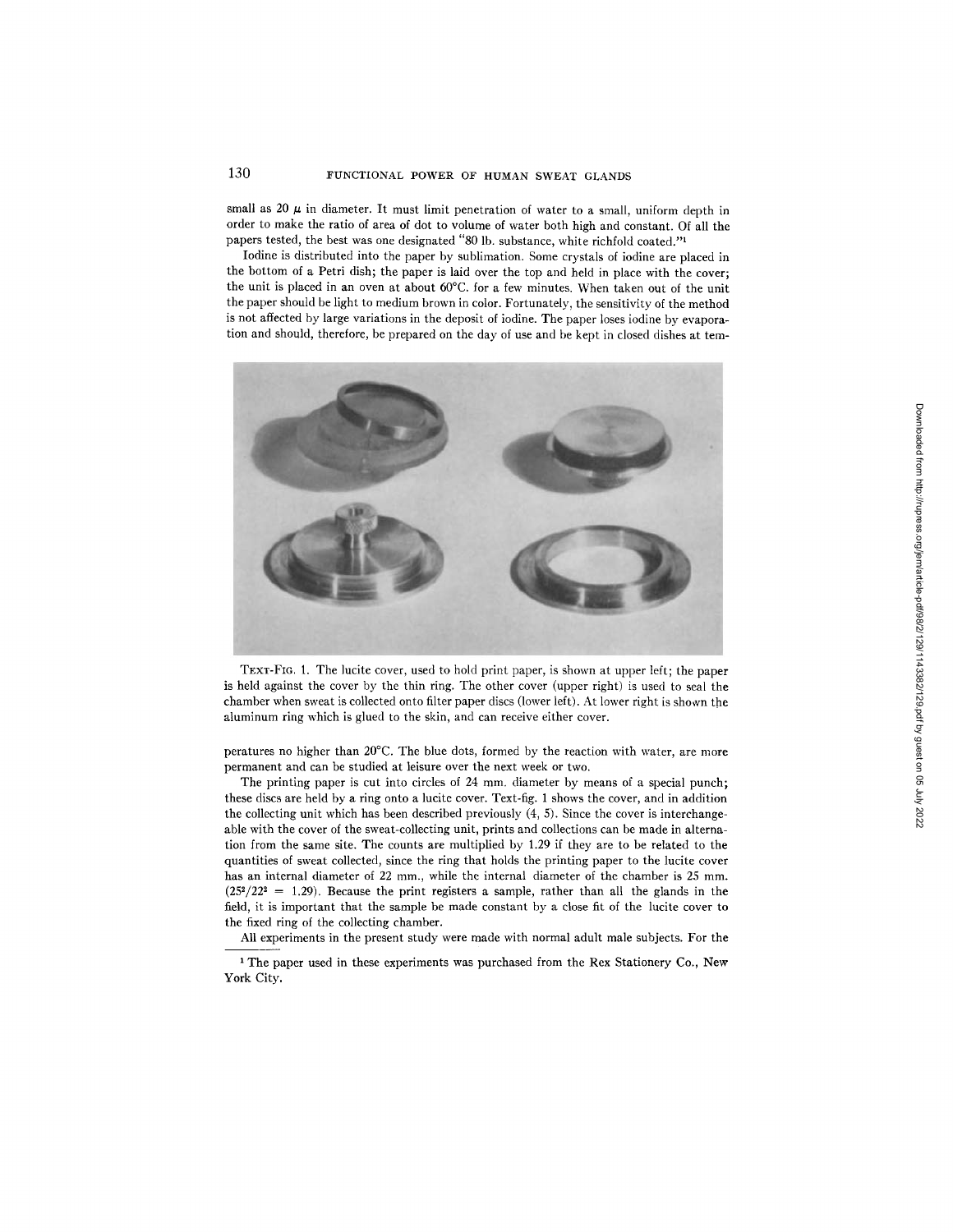most part the volar surface of the forearm was used, this being the area employed in previous studies (4, 5); additional data have been obtained from the back, abdomen, and legs. As before, the aluminum ring of the sweat collecting unit was glued to the skin with duco household cement and sweating was induced either by a local injection of mecholyl or by environmental heat (105°F.). The former is much more convenient, and was adequate for most experiments: 2 mg. of mecholyl ( $\beta$ -acetylmethylcholine.HCl) in 0.5 cc. saline was injected through a long, thin needle  $(1\frac{1}{2})$  inches, 26 gauge), entering the skin outside the fixed ring and travelling to an intradermal position in the center.

Timing of the exposure of the print is critical, since the quantity of water delivered by each sweat gland is proportional to it. The skin inside the ring was blotted by filter paper discs stapled to the end of a cork. Immediately after the last twist of the cork, the printing paper was applied and held for the desired exposure. It was found that the interval from the end of blotting to the beginning of print was not of critical importance, since it could be varied from a fraction of a second to a few seconds without effect on the final result. This result showed that sweat begins to accumulate the instant that blotting ceases and is not appreciably evaporated during the brief interval before the paper comes in contact with the skin. The true exposure, therefore, is the interval from end of blot to end of print.

The prints were counted with a binocular microscope, working at a magnification of 40. The print was divided into squares by a ruling of fine pencil lines, spaced about 4 mm, apart. A scale in one eyepiece was used for measurement of the dots, the smallest units of the scale corresponding to  $0.02$  mm. The average print from the forearm contained  $400$  to  $600$  dots, all of which were classified by diameter into equal intervals of 2 scale divisions. The total count on a single print can be repeated with a coefficient of variation of less than 2 per cent. Likewise, the sum of frequencies in all the classes should agree with the total to within 2 per cent. It is desirable that the completeness of inventory be checked in this way whenever statistical analysis is made of the dot sizes on a print.

### **VALIDATION OF THE METHOD**

The Size of a Dot Is an Accurate Measure of the Amount of Water Absorbed *by tke Paper.--The* **volume of water absorbed can be calculated from the area of a dot if the ratio of these values,** *i.e. the* **depth of penetration, is a known constant. It is not easy to prove that the penetration is constant, however, because the volumes of water involved are too small to deliver accurately from a micropipette. As it works out, the dots on a print of the sweat glands cor**respond to volumes of from  $5 \times 10^{-9}$  to  $4 \times 10^{-6}$  cm.<sup>3</sup>. Two kinds of indirect calibration were made; the same depth of penetration,  $14 \mu$ , was found in the **two cases.** 

**In the first, the total volume of water absorbed on a print was estimated from measurements of the sweating rate and the exposure of the paper. The total area of color on the print was calculated from the number and sizes of dots.** 

*Experiment 1.--A* **ring was glued onto the forearm and sweating was induced by an intradermal injection of mecholyl. 10 minutes later, when the flow was brisk and uniform over the field, prints were made with exposures of I and 3 seconds. A preweighed filter disc was inserted into the ring and covered in the usual way; 900 seconds later it was returned to the weighing bottle. Prints were made again, this time with exposures of 5 and 10 seconds because the general flow had decreased. Second and third collections were made, each followed by prints of 5**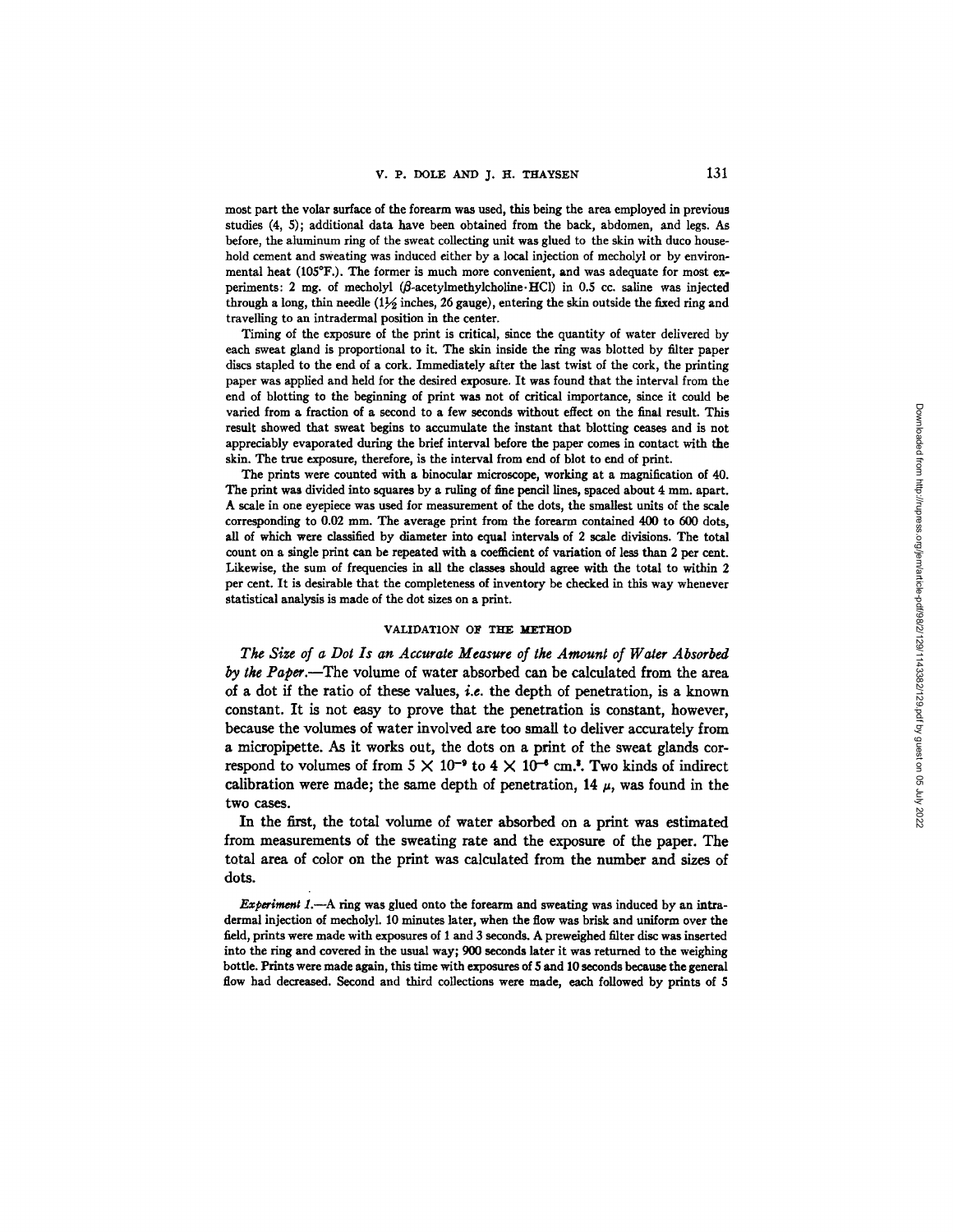**and** 10 seconds. The weights of filter discs showed that the average flux of sweat was 0.205 mm.<sup>3</sup> per 5 seconds; the average total area of color on the 5 second prints was 15.2 mm.<sup>3</sup>. The ratio of these two values is 0.0135 mm., or 14  $\mu$ .

In the second procedure the volume of water absorbed on the paper was measured by delivery of one droplet from a micropipette. The area of color was estimated by cutting out the large blot and weighing it. The ratio of area to volume in this experiment was the same as in the first.

*Experiment 2.*—A constriction micropipette, with a precision of about 1 per cent  $(6)$ , was used to deliver 7.3 mm.<sup>3</sup> of water onto the surface of a glass plate that had been made water-repellent with silicone. The print paper was laid upon the drop without delay, and pressed firmly from above with a second glass plate. The blot was cut out and its area determined by weight, with allowance for the weight of water absorbed. Four such experiments checked closely, giving an average area of 578 mm.<sup>2</sup>. The ratio of volume to area was 0.0126 mm., or 13  $\mu$ . The check between this value and the preceding one of 14  $\mu$  is even closer than would be expected from the many approximations of the two methods.

*Tkree Distinct Aspects of the Sweat Glands Are Registered in a Print: The Number per Unit Area, Mean Flux, and Relative Activity.--First,* the number of glands per unit area of skin is given directly by a count of the dots in a known area, if all glands have appeared on the print. Second, the mean output of water per gland during a known exposure of the print *(i.e. the* mean flux) can be calculated from the total area of all the dots and the number of glands. Third, the variation in activity from gland to gland, which is evident on inspection of the print, can be analyzed quantitatively by measurement of the sizes of dots. Further calculation is needed to present the relative activity in a form suitable for comparison, since the distribution of dot size is affected by the total amount of water delivered to the print--in other words by the length of contact with the skin. What is wanted is some way to quantitate those features of the population that are due to differences in the relative activity of glands and are independent of a technical detail such as exposure of the print.

An increase in the exposure of a print increases proportionately the water delivered from each gland, and therefore, with constant penetration, the area of each dot. If the logarithms of the areas are used, rather than the areas themselves, a proportionate increase of water in each dot will add the same constant factor to each logarithm. Graphically, this means that the distribution of log area is shifted without change in shape, while the distribution of area is both shifted and deformed. But it is not necessary to compute areas, since the distribution of log diameter is the same as that of log area apart from a constant scale factor of no importance. Therefore the distribution of log diameter is the one of choice.

This distribution can be studied in either of two forms, integral or differem tial. The integral form is a plot of the number of dots with a value of log diam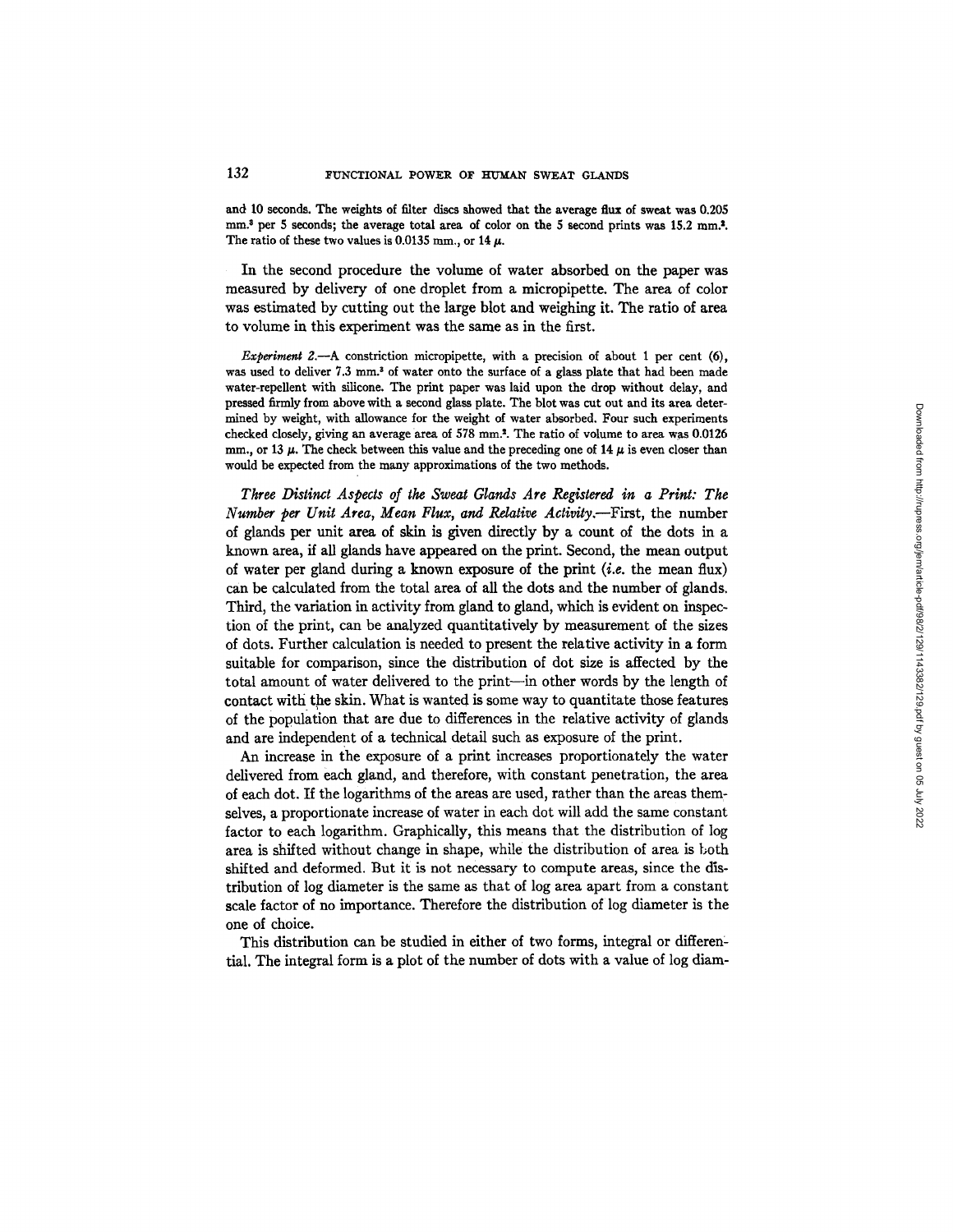eter equal to or less than a given value. Measurements of diameter in increments of 0.04 mm. place the dots in about 15 classes of equal size. A simple consecutive sum of these classes, when plotted against log diameter, gives the integral distribution of log diameter. The differential, or frequency distribution, gives the relative frequency of dots in each class; this differs from the frequency of diameters since the class intervals have become unequal upon change to the logarithm. The number of dots in each of the original classes must be divided by the length of the class interval on the scale of log diameter in order to show the relative frequency of dots with any given value of log diameter. Each of



TEXT-Fro. 2. The integral distributions of log diameters, obtained from two prints of the same area. One print had been exposed for 5 seconds and the other, for 10 seconds. The distribution is shifted but unchanged in form (Experiment 3).

these distributions has an advantage: the first is obtained directly from the data; the second is a more familiar way to show the heterogeneity of a population. Both will be used in the next section.

*A Change in the Exposure of a Print Does Not Affect the Determination of Relative Activity.--* 

*Experiment 3.--A* ring was attached to the forearm; sweating was induced by local mecholyl. After a wait of 15 minutes to insure a brisk, uniform flow, two prints were made with expesures of 5 and 10 seconds. The dots were counted, measured, and assigned to classes which represented intervals of 2 scale divisions on the eyepiece of the microscope (0.04 mm.).

The total count agreed closely with the sum of numbers in the classes for each print, and the totals for the different prints agreed closely with each other. The values for total and sum of classes were, respectively, 414 and 417 in the 5 second print; 409 and 408 in the 10 second print.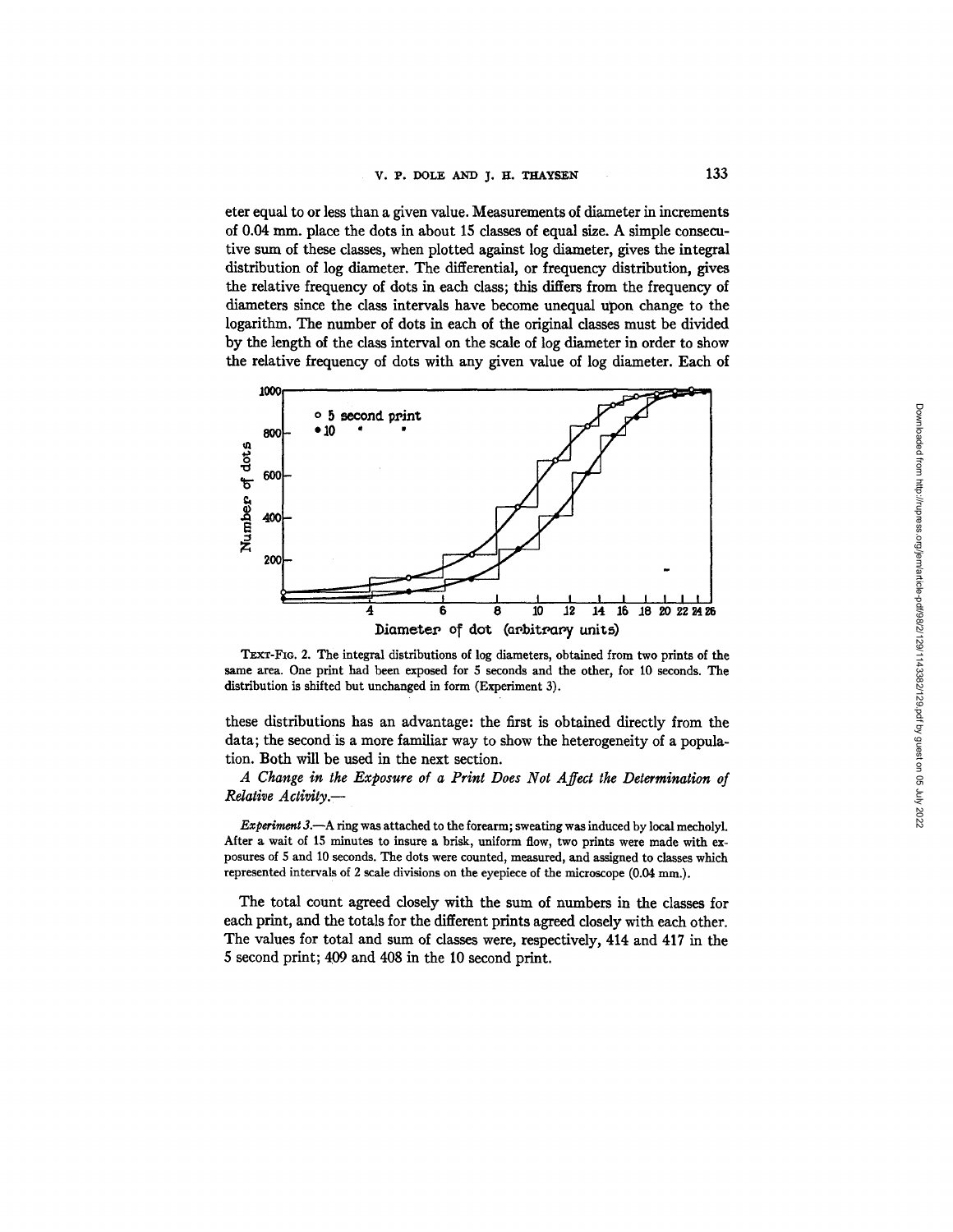



134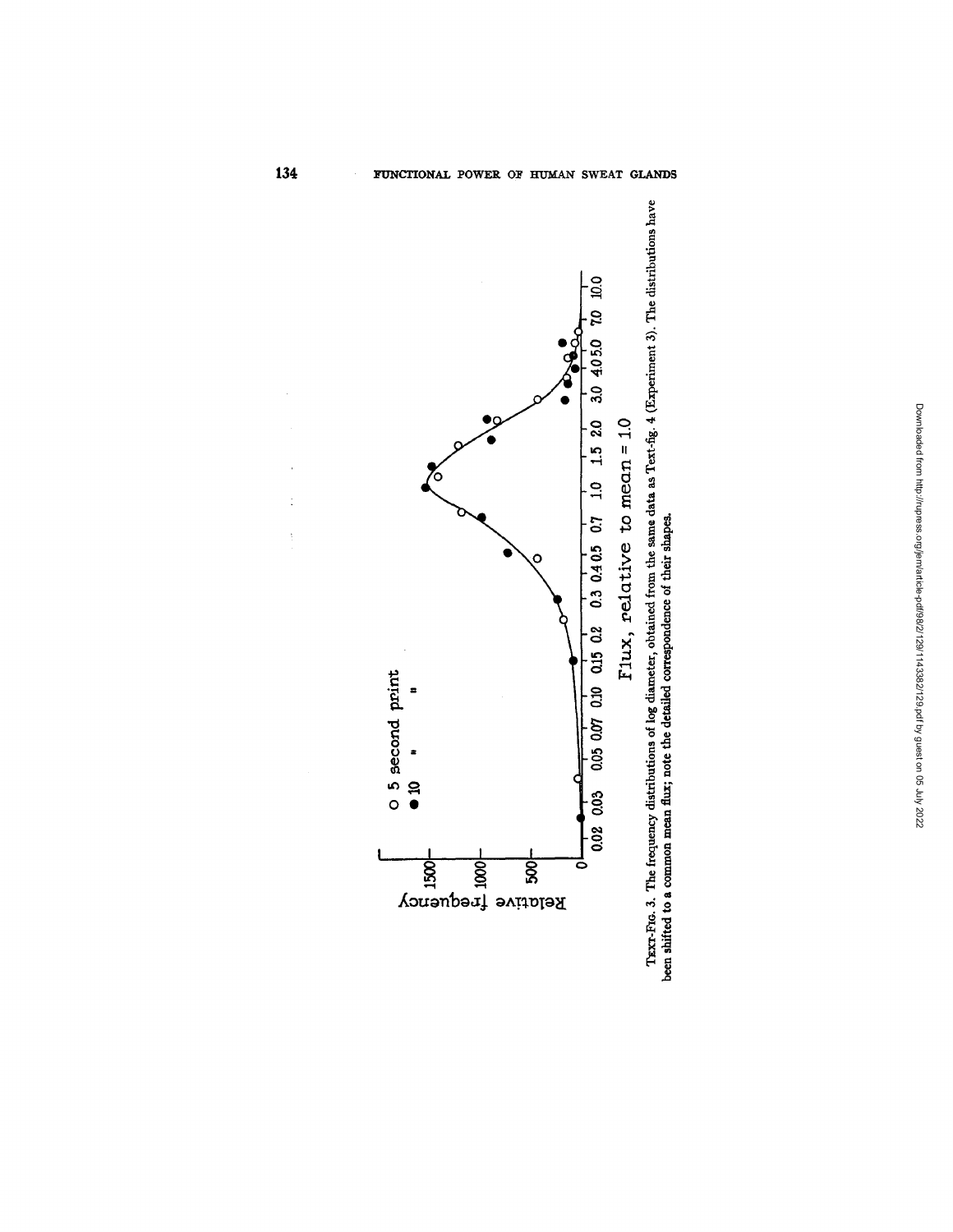Text-fig. 2 shows the integral distributions of log diameter. It can be seen that the increase in exposure merely shifted the distribution along the logarithmic scale without change in form. The magnitude of the shift was 0.20 log units, a little less than the expected shift of 0.30 log units, but within experimental error; the difference corresponds to only 1 second exposure.

The constant form of the distribution can be seen somewhat better in the frequency distributions of Text-fig. 3. These distributions have been shifted to a common mean<sup>2</sup> to correct for the difference of exposure; their match is a sensitive test of the correspondence between the two distributions. The fact that the same distribution is obtained with a doubled exposure is additional evidence that the relation between area of dot and volume of water is a constant one over a wide range of dot sizes.

*The Span of the Method Is Large in Relation to the Span of the Distribution; Tkerefore, the Great Majority of Glands Can Be Registered.--With the* prints, as with any other method, there is an upper and a lower limit to the measurements that can be made. The upper limit of dot size is reached when adjacent dots touch each other; this occurs when the larger dots are about 0.7 mm. in diameter. The lower limit may be put at 0.02 mm., although with higher magnification this limit probably could be made even lower. The span of the method, defined as the length of this interval on the scale of log diameter, is the difference between the logarithms of these numbers, or 1.5 log units.

The span of any distribution can be defined as the interval that contains some arbitrary percentage of the total count, say 90 per cent. The distributions of Text-figs. 3 and 5 are typical; their spans are about 0.7 log units.

The importance of making a comparison between the span of the method and the span of a distribution arises from the fact that the distribution can be shifted without change in form simply by a difference in the exposure. Since the span of the method is more than twice that of the distribution, one can be sure that almost all of the distribution will be registered, if a suitable exposure is chosen. The choice of an exposure, moreover, is not critical.

On the other hand the procedure of painting iodine on the skin (2, 3) gives a less sensitive print; the lower limit of detection appears to be about  $10^{-7}$ cm.<sup>3</sup> of sweat. The upper limit, which is determined by the spacing of glands, is about the same; from these figures the span of the method appears to be about 0.6 log units. Under these conditions it would be impossible to register the

2 Grouping the data affects the calculation of a mean value for log diameter. Both the skewness of the distribution and the inequality of the grouping intervals cause the apparent value to be less than the true mean of the distribution. These factors are independent of magnitude of the mean, however, and can be neglected in a calculation of the difference between means of two distributions. If the true mean is wanted for other purposes, it can be obtained by graphical integration of a curve fitted to the data, and will be found to exceed the apparent mean by about 0.1 log units.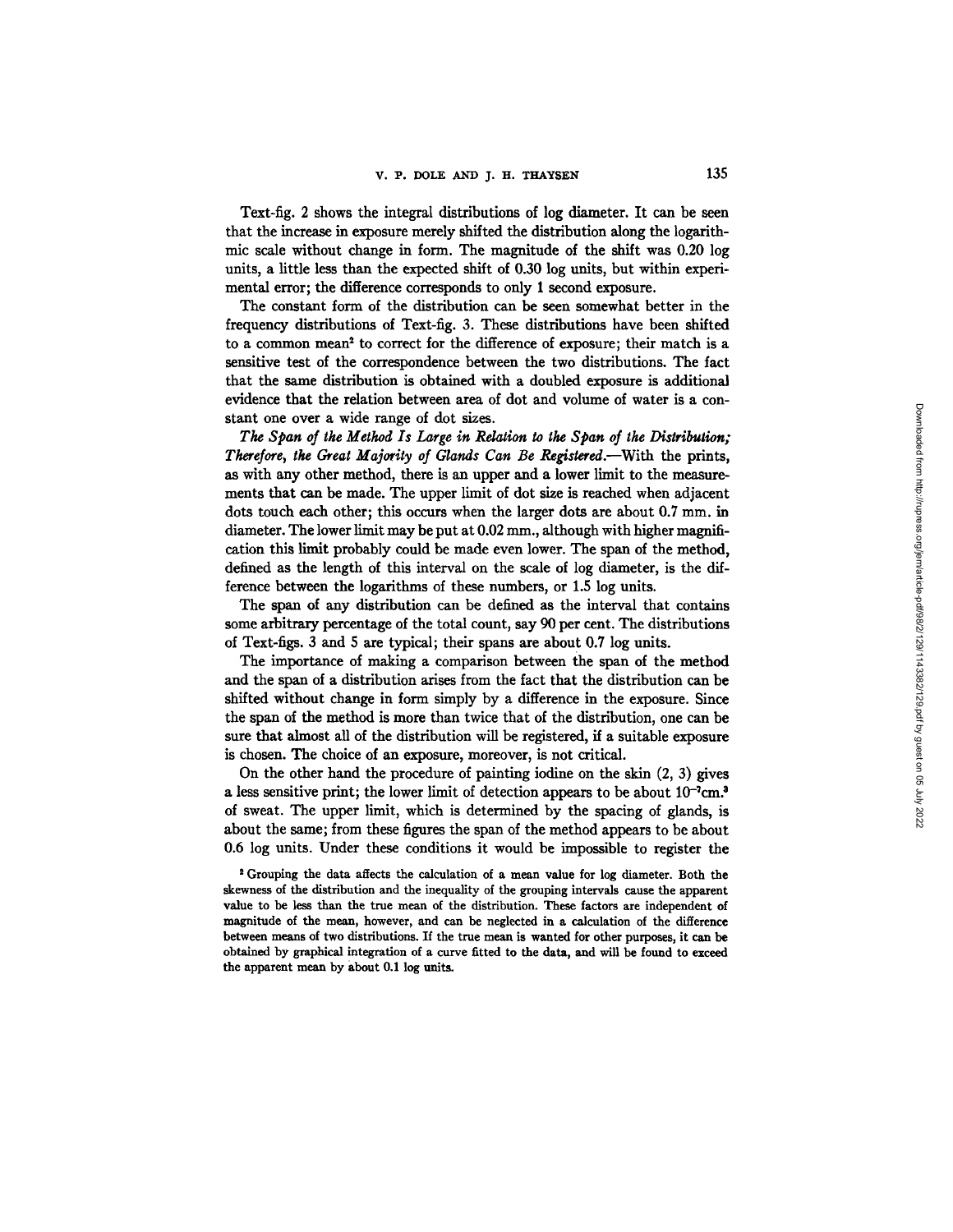whole distribution on a single print, and if the exposure were not well chosen, a majority of the glands would fail to appear.

## EXPERIMENTAL RESULTS

*Differences in Size of Dots Reflect Persiaeut Differences in the' Output of Indi ridual Glands.*--This can be seen in comparisons of successive prints taken from the same area (Figs. 1 to 3). To obtain these pictures each print was photographed and reprinted with enlargement onto transparent film. The left member of each pair in Figs. 1 to 3 shows a photograph of a single transparent reprint; on the right, two transparencies of prints taken 1 hour apart have been superimposed for comparison. The later print in each case was reprinted darker in order to distinguish the two prints by the color of the dots. The two transparencies were brought into conjunction, and then shifted slightly to put the later dot just to the right of the earlier dot from the same gland. The reader can observe that the large dots of the earlier print continued to be large and the small dots remained small. This persistence of the relative sizes of dots held despite the reduction of size of all dots in the later prints, due to a general waning of output from the area. Similar results were obtained from the forearm under stimulation with local mecholyl (Figs. 1 and 1  $\alpha$ ), from the forearm of another subject sweating in a hot room (Figs. 2 and 2  $a$ ), and from the back of a subject in the hot room (Figs. 3 and 3  $a$ ). Presumably these constant differences in output are due to differences in size of the glands. Anatomical work Of more than a hundred years ago (7) showed that glands do, in fact, vary in size, but quantitative studies of the anatomy are lacking.

*Experiment 4.*-The ring of the collecting chamber was glued onto the volar surface of the forearm. Sweating was induced by the intradermal injection of mecholyl. Prints, each of 5 seconds duration, were made at 15 minute intervals over a period of 2 hours. Transparent photographs were made of all prints and compared. It was found that the dots maintained their relative sizes throughout the experiment. Fig. 1 shows the field at the onset and Fig. 1 a shows a comparison of this field and the same area 1 hour later.

*Experiment 5.*—In another test, rings were glued onto the forearms and backs of two sub-.jects, and general sweating was induced in a hot room (105°F.). Again it was found that the dots in the early print maintained their relative sizes when compared with the dots in the second print from the same area 1 hour later (Figs. 2 and 3).

*The Glands Appeared to Discharge in a Steady Manner, without Intermittency.*  --Two kinds of intermittency should be distinguished: the individual glands might discharge periodically but without relation to each other, or the field as a whole might wax and wane. The first type of intermittency would cause the dots in consecutive prints to vary at random, not, as is shown in Figs. 1 to 3, to keep their relative sizes. In this respect the glands of the forearm and back appear to differ from the palmar glands, since the latter do discharge intermit-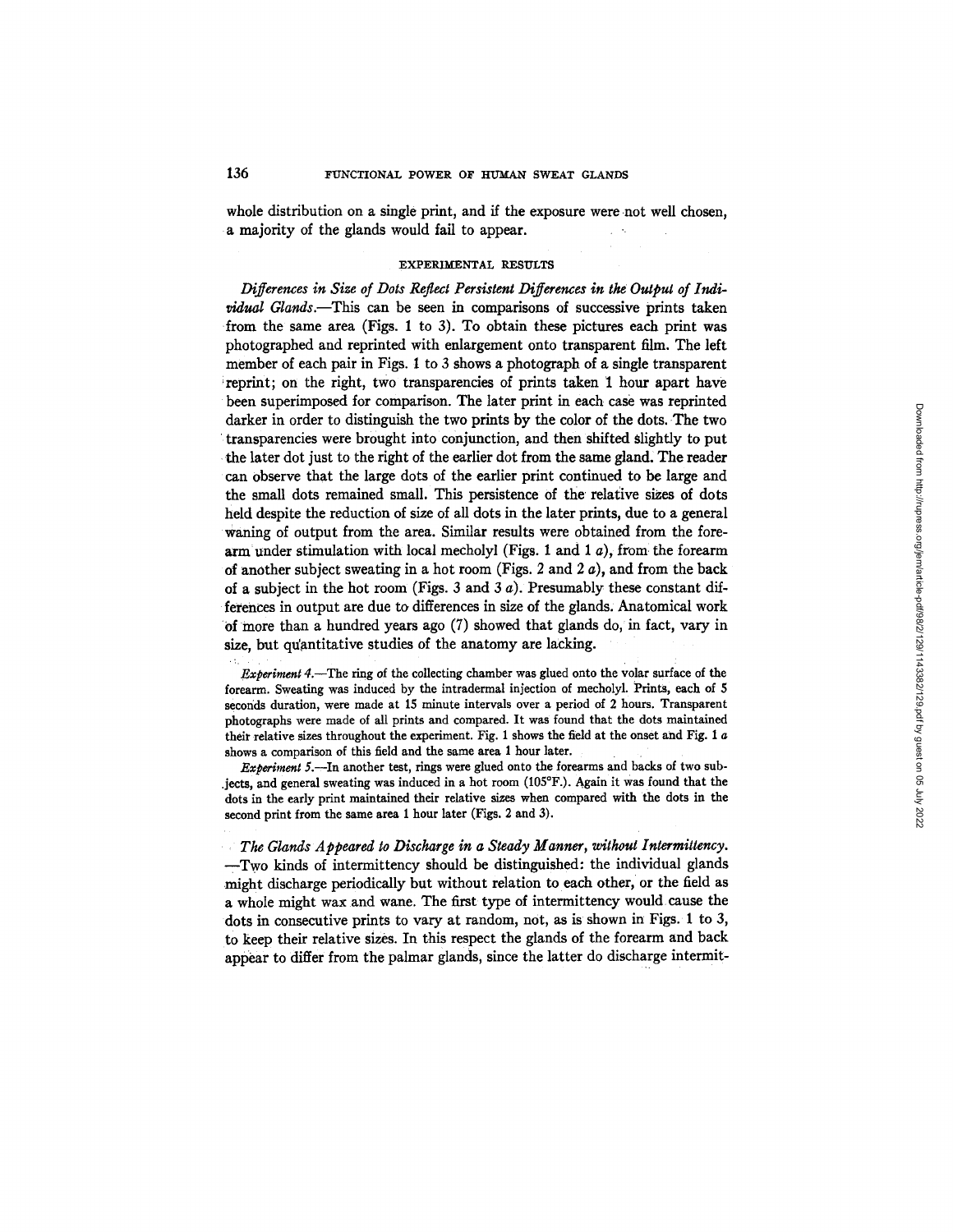tently, as can be proven by careful observation of one's own finger tips  $(8-11)$ . But the palmar glands are notable for their thick walls and muscular fibers, whereas most glands of the body (except axillary and genital) do not contain large amounts of muscle (7). It is possible that the intermittent discharge of palmar glands is a special adaptation to the need for a slight but constant amount of moisture on tactile surfaces; their behavior does not seem to be typical of the glands that respond in thermal sweating.

The second type of intermittency, a fluctuation in mean activity of the field, might be mistaken for the first. We had used a less sensitive printing method for several months, and even made elaborate graphs of apparent changes in number of active glands, before realizing that only a fraction of the population was being registered. Mter the present method was developed, making it possible to register essentially all the glands, fluctuations in count were no longer seen. Possibly the variations in count with the earlier method were due to fluctuations in the mean activity of glands, with a considerable number working near the threshold of the method being seen in one print and missed in the next. We could not be sure of this, however, since slight differences in the exposure or sensitivity of the print would have had the same effect.

Of course, abrupt changes in activity of the glands can occur as a result of nervous reflexes (12), or of large changes in skin temperature (13). This sort of variation is not a true intermittency but rather is a fluctuation of stimulus to the glands. The experiments in the present work were planned to avoid reflex or temperature changes.

The Relative Activity of Glands in a Given Area Remained Constant Despite *Change in Flux.--The* rate of sweat flow per unit area *(i.e.* the flux) rises to a maximum within minutes after the injection of mecholyl, and then declines to nothing during the next 2 or 3 hours. From the fact that the count of glands in a given area remains constant despite changes in flow from the area, it is evident that there are large differences in the rate of flow from individual glands at different times. The question, and an important one for any theory of gland function, is whether the set of glands varies together as a unit, the individuals differing from each other at any instant but always making the same relative contribution to the total output, or whether the distribution itself is changed with time. The following experiment showed that the frequency distribution of log diameter remained constant despite a fivefold change in the flux over a period of 75 minutes (Text-fig. 4). This means that the set of glands varied effectively as a unit.

*Experiment 6.*--A ring was glued to the inner surface of the forearm and sweating was induced by the injection of mecholyl in the usual way. Prints were made at 5, 35, 55, and 75 minutes, several different exposures being made at each time to make sure that a good print would be obtained.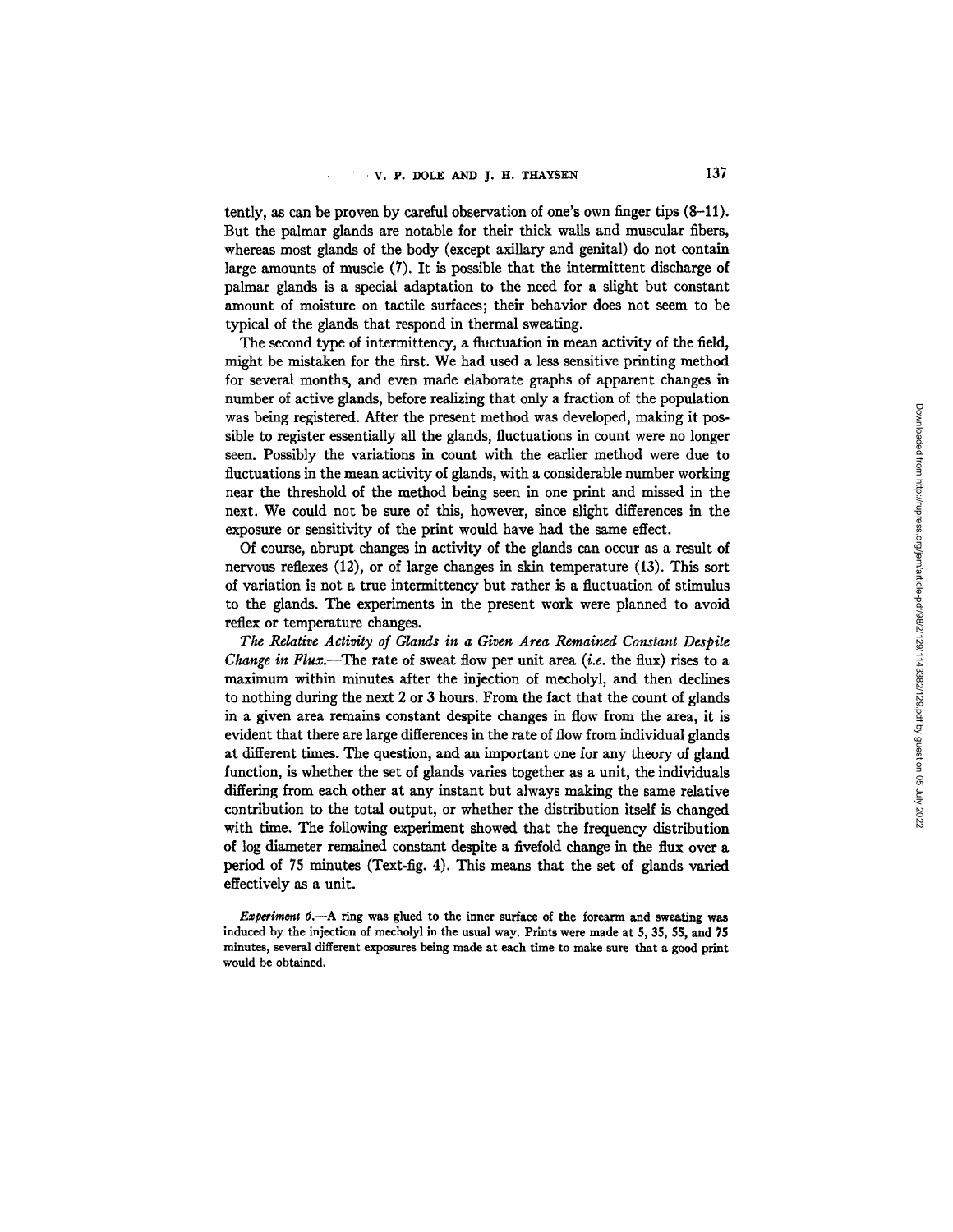

**8**  m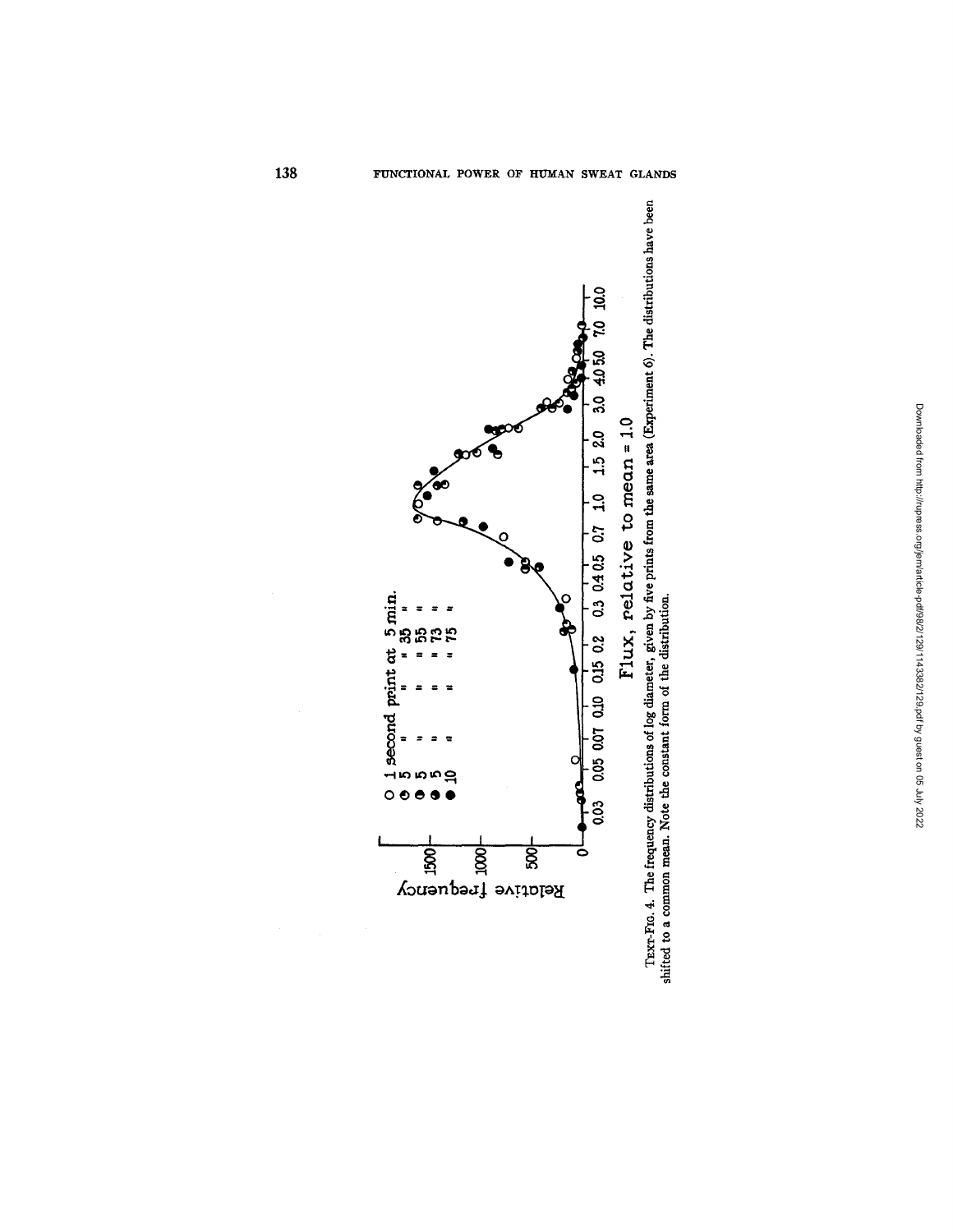The most suitable prints had exposure times of 1 second at 5 minutes, 5 seconds at 35 and 55 minutes, and 10 seconds at 75 minutes. Calculation of the flux from the whole field, based on measurements of the sizes of dots and



TEXT-FIG. 5. The frequency distributions of log diameter, given by four prints from different areas of the body (Experiment 7). They differ greatly in average size, as shown by different positions on the scale of log diameter, but the shapes of the distributions are similar.

exposure of the prints, gave the following values: 7.5 mg./cm.<sup>2</sup> min. at 5 minutes, 1.8 at 35 minutes, 1.8 at 55 minutes, and 1.5 at 75 minutes. The density of glands remained constant at 115 glands/cm.<sup>2</sup>; the mean flux per gland,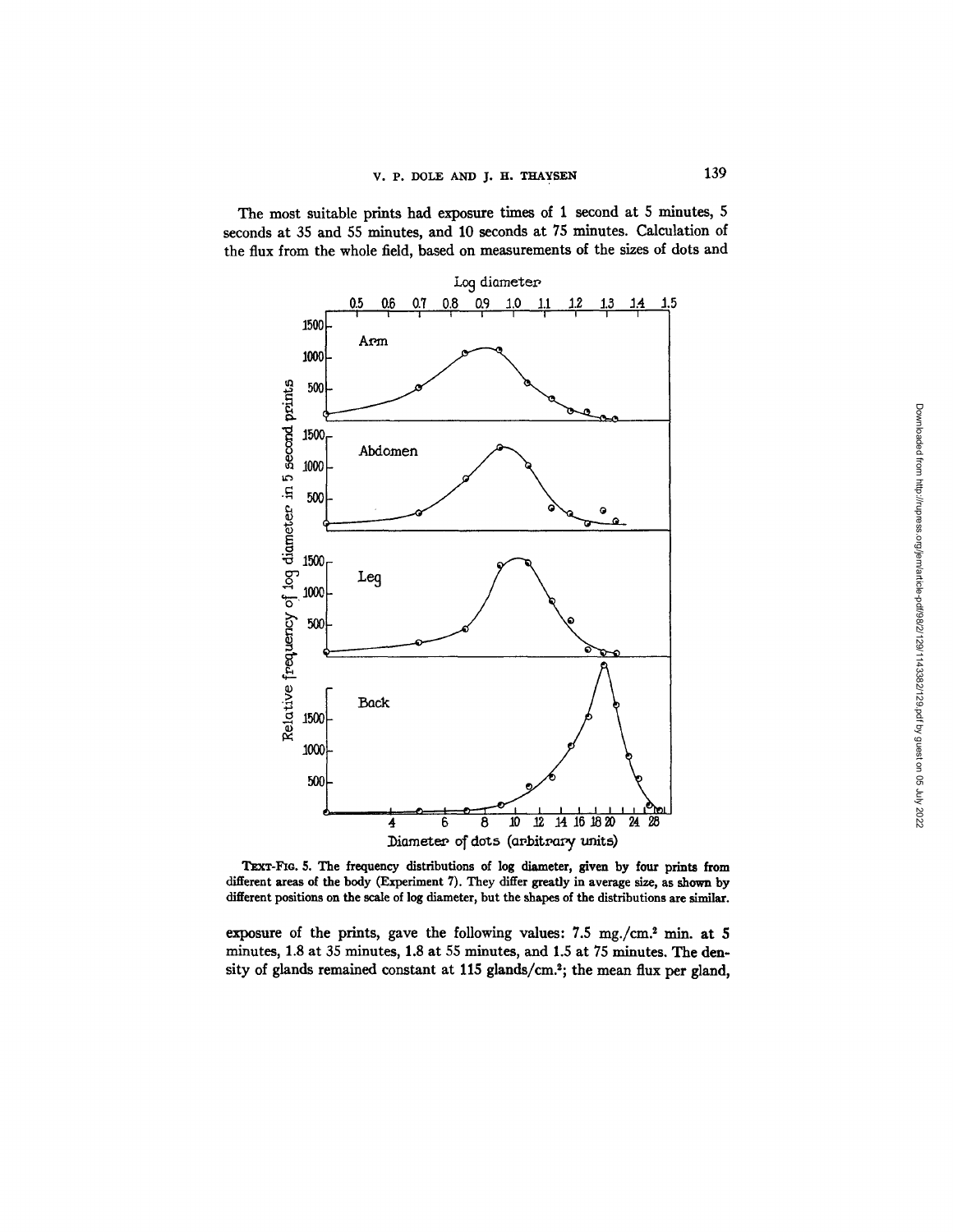



140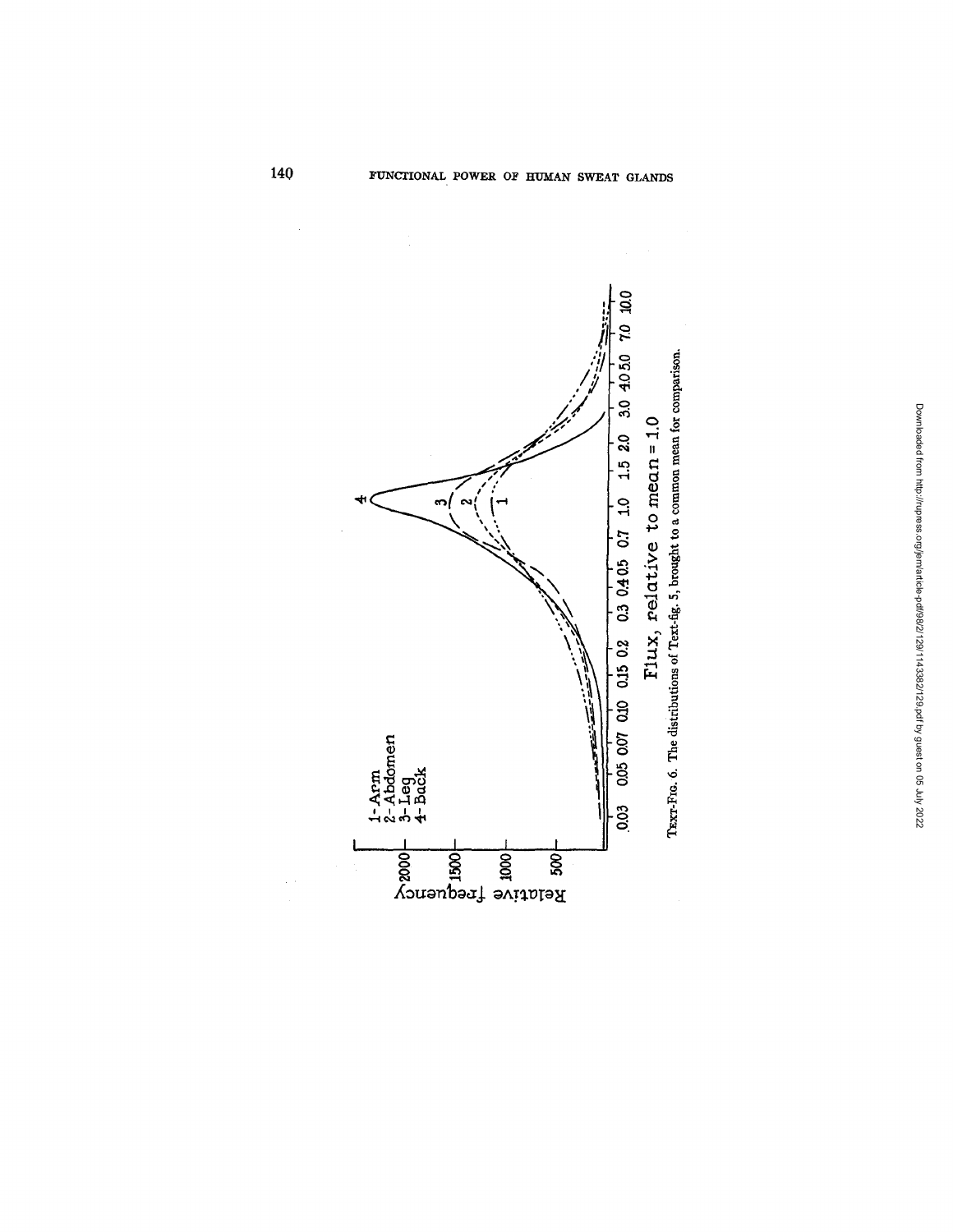therefore, was 0.39  $\gamma$ /gland sec. at 5 minutes, 0.10 at 35 minutes, 0.10 at 55 minutes, and 0.08 at 75 minutes. Throughout the whole experiment the frequency distribution of log diameter remained constant. This is shown in Text-fig. 4, in which each distribution is shifted to a mean flux of unity and the remaining variation is identical for all prints.

*The Number of Glands per Unit Area, and Their Functional Powers Are Quite Different in Various Parts of the Body; the Dispersion of Relative Activity about the Means Are Similar.--* 

Experiment 7.-Mecholyl was injected intradermally in four sites: inner side of forearm, inner side of lower leg, midabdomen near anterior axillary line, and back under tip of scapula. About 15 minutes after the injections three prints were made at each site; the best of each was chosen for analysis.

Measurements were made of the density of glands and the outflow of sweat from the four sites: forearm,  $130$  glands/cm.<sup>2</sup>; abdomen,  $72$ ; leg,  $87$ ; back,  $85$ . Despite the greater density in the forearm, the flow of sweat per unit area was much greater from the back: forearm,  $3.7 \text{ mg./cm}^2 \text{ min.};$  abdomen,  $2.6$ ; leg, 3.7; back, 10.7. The distributions of log diameter are shown in Text-fig. 5. They are differently placed on the scale of log diameter, corresponding to the great differences in mean values, but the forms of the distributions are similar (Text-fig. 6). This illustrates the fact that the distribution of log diameter is independent of the density of glands and the mean flux per gland.

These results show that neither the rate of sweat flow per unit area of skin nor the mean flow per gland is a sufficient basis for comparison of two different areas of skin. Either of these values can be the same for two areas and yet the glands be in different functional states if, for instance, glands of greater power in a low state of activity are compared with weaker glands under maximal stimulation. Useful comparisons can be made only between the consecutive states of a single area, or between the functional states of two areas that are comparable in mean glandular power. It remains for future work to establish a basis for comparison of regions when the glands differ greatly in power.

#### **SUMMARY**

A method has been worked out for the measurement of the volume of sweat produced by individual glands. A special paper, impregnated with iodine, absorbs water in a uniform way and shows the area of wetting by a sharply defined blue dot. Indirect calibrations showed that 1 cm.<sup>3</sup> of water would form a spot of 700 cm.<sup>2</sup> area, and that this relation of volume to area was a constant one over a wide range. The actual volumes encountered in prints of the sweat glands were from  $5 \times 10^{-9}$  to  $4 \times 10^{-6}$  cm.<sup>3</sup>.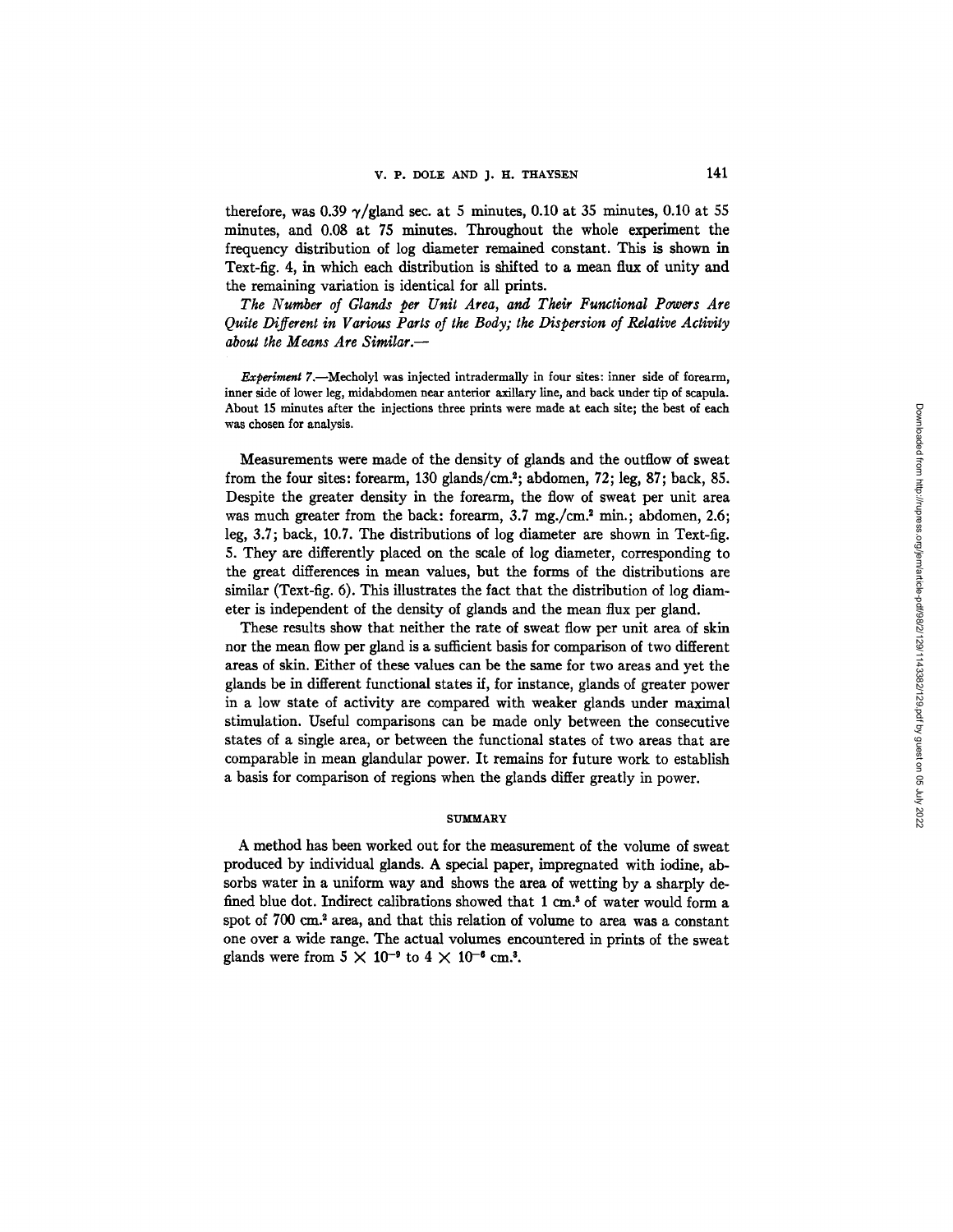## 142 FUNCTIONAL POWER OF HUMAN SWEAT GLANDS

The relative activity of glands at any instant of time can be expressed by the statistical distribution of log diameter of the dots on the print. This distribution, which might at first sight seem rather artificial, has the advantage of being unaffected by a proportionate change in the output of water from each gland. Thus it is independent of the duration of contact between print paper and skin, and of changes in the average flow from the field as a whole. It is sensitive only to changes in the activity of glands relative to each other.

The methods of printing and statistical analysis were used to study the relative activity of glands in a field of 22 mm. diameter. Glands of the forearm and back were studied both under direct stimulation with mecholyl and under the reflex stimulation of environmental heat, similar results being obtained with the two kinds of stimuli. Glands of the abdomen and leg, stimulated with mecholyl, were studied in one experiment.

Detailed comparison of the dots in consecutive prints showed that the large dots remained large and the small dots continued to be small. These persistent differences in the outflow of water from adjacent glands were interpreted as being due to differences in the functional power of the glands.

Repeated prints of the glands during a period of 75 minutes, in which the sweat flow was declining, showed that the relative activity of the glands remained constant. This meant that the set of glands, although differing greatly in power, varied together as a functional unit.

Different regions of the body show not only the variation of glandular power within each small area, but also marked differences in the average power of glands belonging to the different regions. Glands of the back, for instance, show a much greater outflow than glands of the forearm when stimulated equally with a local injection of mecholyl. Equal rates of outflow, therefore, do not mean equal states of functional activity, unless the regions being compared are of equal functional power.

## BIBLIOGRAPHY

- 1. Minor, V., *Deutsch. Z. Nervenheilk*, 1927, 101, 302.
- 2. Randall, W. C., J. *Clin. Inv.,* 1946, 25, 761.
- 3. Randall, W. C., *Am. J. Physiol.,* 1945, 147, 391.
- 4. Dole, V. P., Stall, B. G., and Schwartz, I. L., *Proc. Soc. Exp. Biol. and Med.,*  1951, 77, 412.
- 5. Schwartz, I. L., Thaysen, J. H., and Dole, V. P., J. Exp. Med., 1953, 97, 429.
- 6. Briiel, D., Holter, H., Linderstrom-Lang, K., and Rozits, K., *Compt.-rend. tra~.*  Lab. Carlsberg, 1944-47, 25, 289.
- 7. von Kölliker, R. A., A Manual of Human Microscopic Anatomy, London, John W. Parker and Son, 1860, 124.
- 8. Kuno, Y., The Physiology of Human Perspiration, London, ]. and A. Churchill, Ltd.. 1934. 215.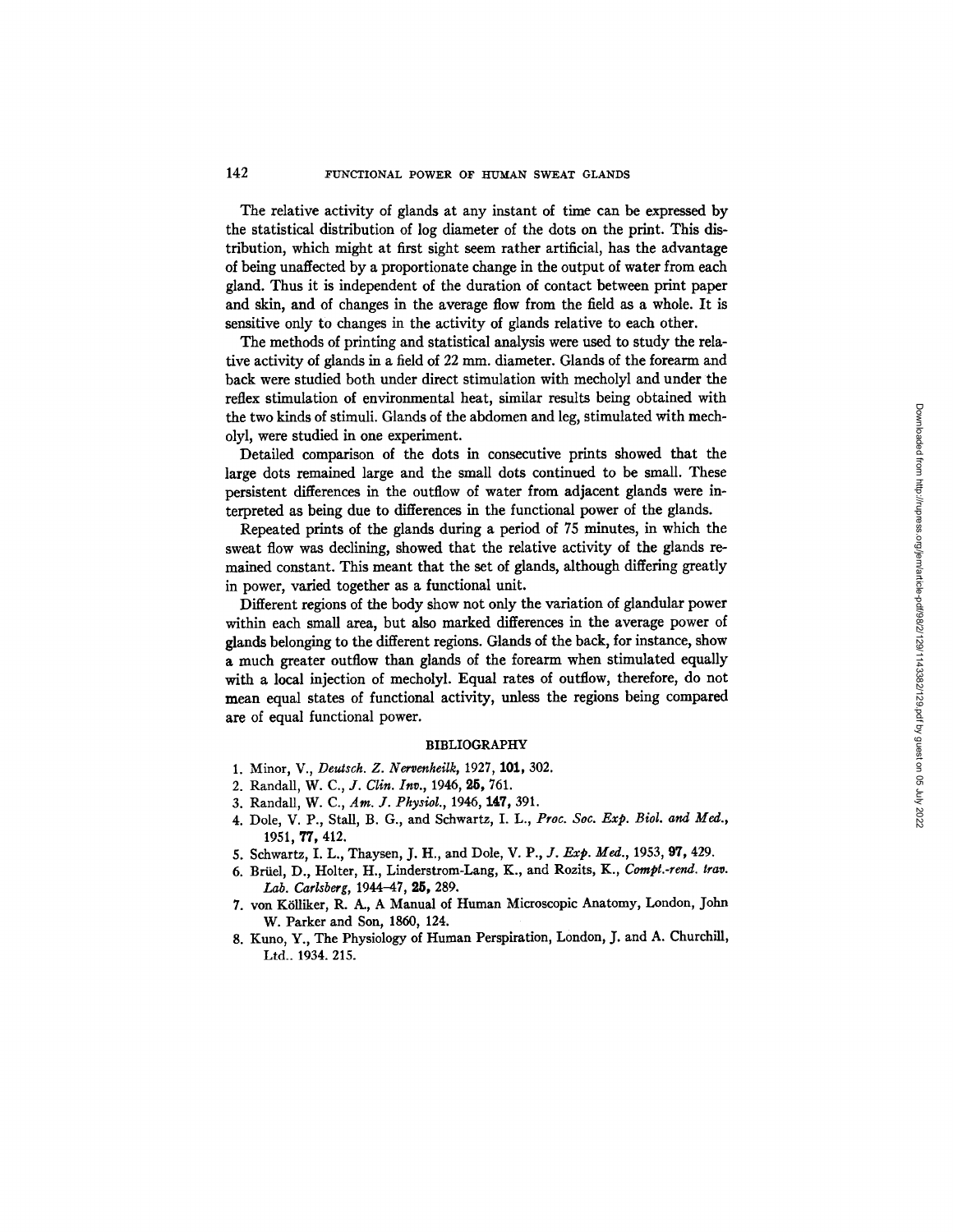- 9. Kuno, Y., *Lancet,* 1938, 1,299.
- 10. Buley, H. M., *Arch. Dermatol. u Syphilol.,* 1938, 38, 340.
- 11. Lobitz, W. C., Jr., and Osterberg, A. E., *J. Inv. Dermatol.*, 1945, 6, 63.
- 12. Burch, G. E., Cohn, A. E., and Neumann, C., *Am. Heart Y.,* 1942, 23, 1.
- 13. Kuno, Y., The Physiology of Human Perspiration, London, J. and A. Churchill, Ltd., 1934, 124.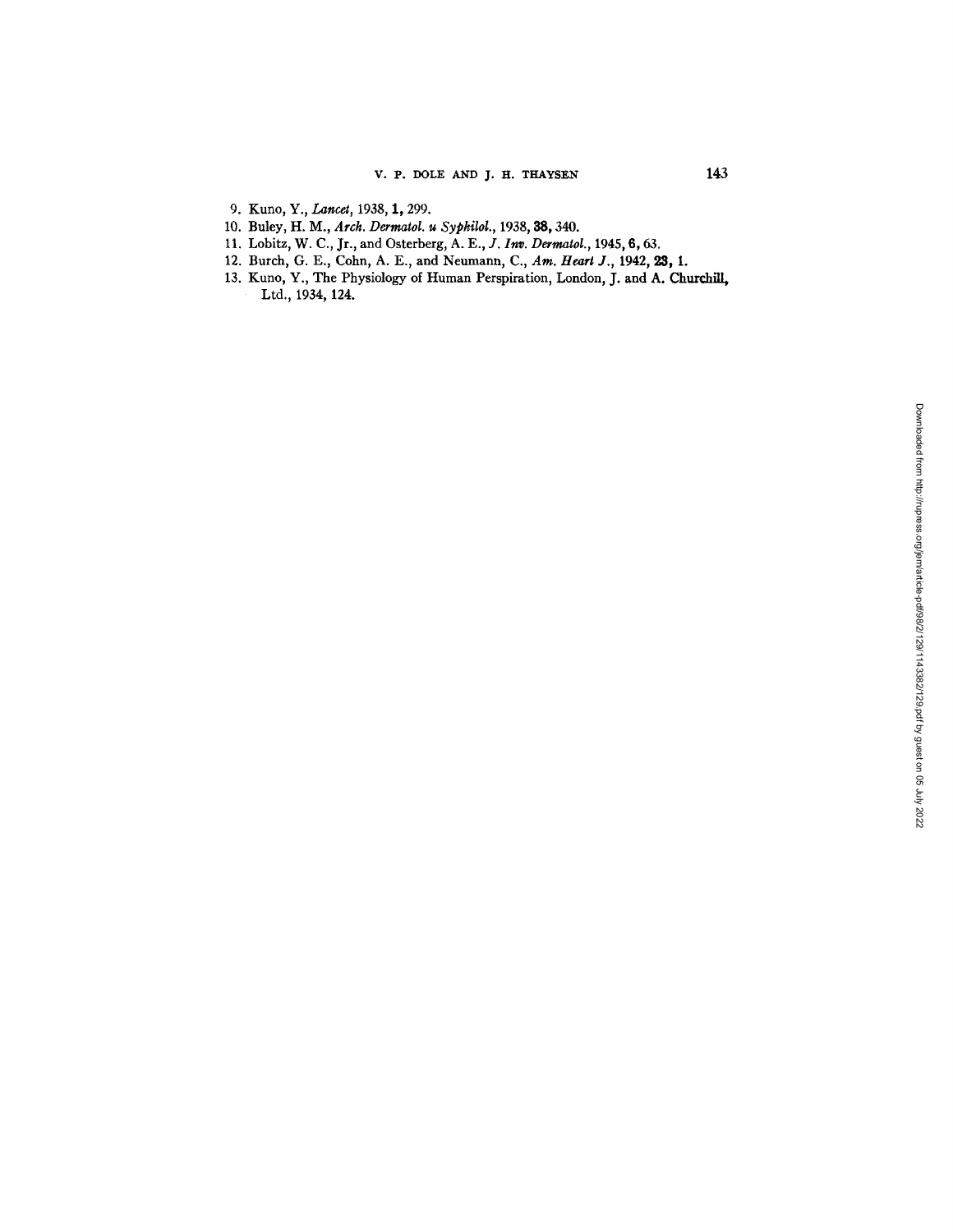## EXPLANATION OF PLATE 12

### The photographs were taken Mr. Richard F. Carter.

FIGS. 1 to 3. Photographs of prints from arm and back. On the left in each case is an unretouched photograph; on the right a print of the same area, taken 1 hour later, is superimposed for comparison. The later print has been made darker for identification and shifted to the right as shown by the small arrow in the upper right hand corners. The scale mark at the bottom of Fig. 3 applies to all figures in the group.

Figs. 1 and 1 a: forearm, sweating induced by mecholyl (Experiment 4). Figs. 2 and  $2a$ : forearm, another subject, sweating induced by general heat (105°F.). Figs. 3 and 3 a: back, sweating induced by general heat (Experiment 5). The reader will observe that the dots generally maintain their relative sizes. This holds even in Fig. 3 a in which the late dots are smaller because of a decline in activity of the whole field.